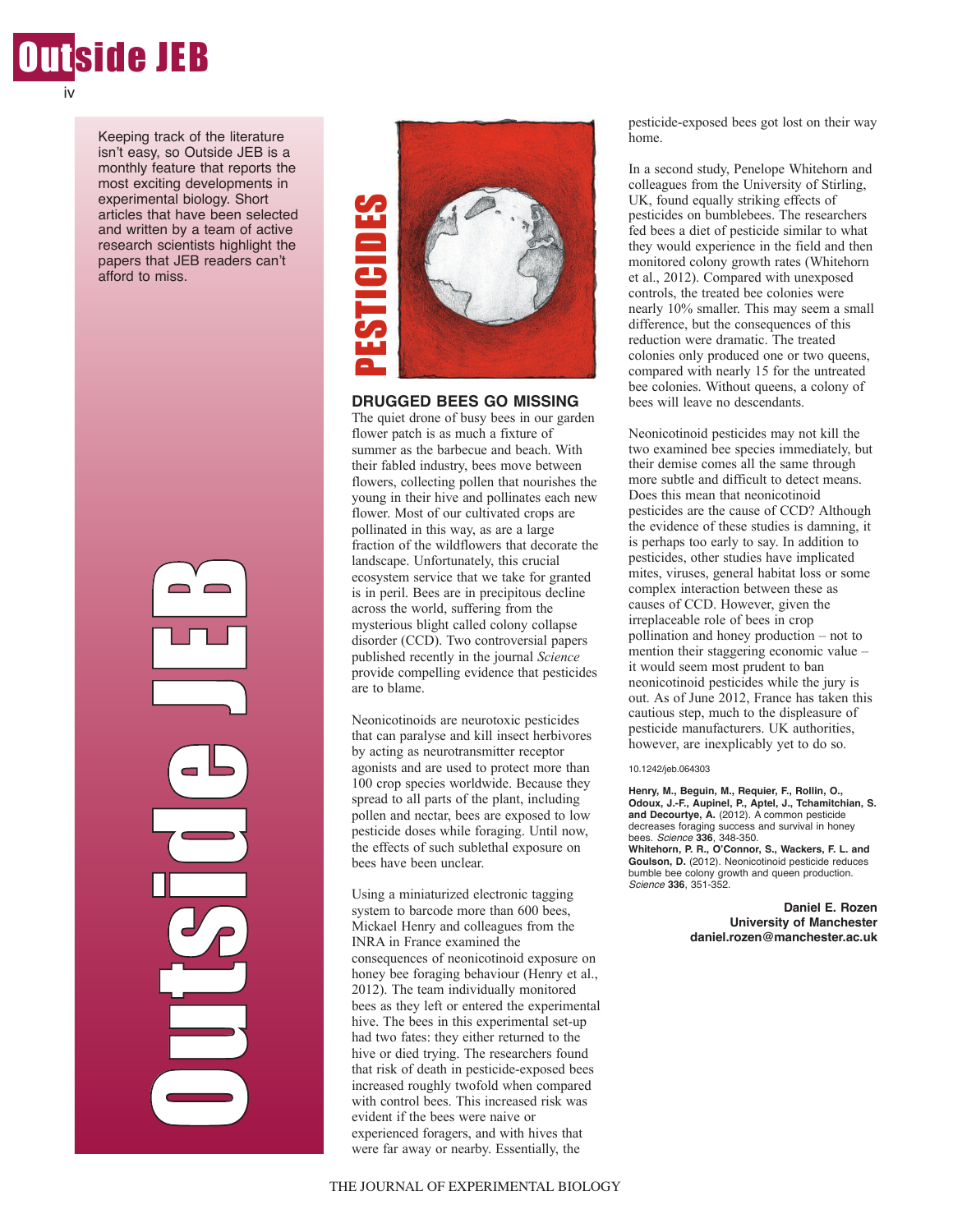



## **PRACTICE MAKES PERFECT, EVEN IF IT DOESN'T LOOK LIKE IT**

Learning new skills can be hard: it takes time and, above all, practice. Only through a gradual process of trial and error do we acquire the ability to walk, speak, or play the trumpet. This process, called motor skill learning, involves two structures within the brain: an 'actor', which adjusts the behaviour of the animal, and a 'critic', which monitors the effect of the adjustments and compares it with the desired outcome. The interaction between these two regions results in a reinforcement of the adjustments made by the actor that the critic thinks will take the behaviour closer toward the desired outcome, until practice has indeed made perfect.

A central yet untested assumption in the current model of motor skill learning is that the gradual changes implemented by the actor are an important part of this learning, and that the critic monitors progress by feedback received from the movements that are generated as a result of these changes. A groundbreaking study recently published by Jonathan Charlesworth, Timothy Warren and Michael Brainard in *Nature* disputes this assumption.

Bengalese finches can be trained to modify the pitch of their song, a gradual process of motor skill learning requiring the anterior forebrain pathway (AFP) as the actor, and dopaminergic neurons within the basal ganglia as the critic. The authors of the study decided to test whether the adjustments implemented by the AFP actor were required in the training process by blocking the output of the AFP to the motor system with a drug.

As expected from previous studies, the finches did not gradually change their song in response to the training regime when the drug was applied. However, much to their surprise, when the authors removed the

drug, the birds immediately produced a perfectly modified pitch. The finches therefore skipped all the steps that they normally take during the training process, and instantly went from novices to experts. These findings suggest that the step-by-step improvements normally seen during training are not required for learning.

However, when the team disrupted neuronal activity within the AFP during training, they found that not only was there no gradual improvement but also the birds did not modify their song after the drug was removed. Inactivating the AFP actor therefore interferes with learning, suggesting that activity within the circuit is required during training.

These findings show that Bengalese finches can modify their song even without gradual improvements, suggesting that the critic does not monitor the consequences of the actor's adjustments. So how does the critic know whether to tell the actor it is improving? The authors speculate that it is not the animal's movements that the critic looks at but the underlying brain activity instead. The critic probably receives a representation of the activity of the motor system, a so-called 'efference copy', which it uses to identify successful adjustments.

This study takes a huge leap towards identifying the neural mechanisms underlying motor skill learning, and will direct many future experiments in the field. Just don't think it will help you to become the next Miles Davis: you'll still have to practice.

10.1242/jeb.064311

**Charlesworth, J. D., Warren, T. L. and Brainard, M. S.** (2012). Covert skill learning in a cortical-basal ganglia circuit. *Nature* **109,** 2049-2053.

> **Maarten Zwart University of Cambridge mfz20@cam.ac.uk**



# **FOR CRAYFISH CLAWS, SIZE ISN'T EVERYTHING**

In a crayfish fight to the death, the combatant with the larger claws usually has better odds. In fact, many crayfish fights don't even make it to the death. After sizing up each other's claws, called chelae, the crayfish with the smaller chelae will often surrender before the fight even begins. This is a sound strategy: it keeps both parties from getting unnecessarily injured, and the stronger crayfish wins. Unless large chelae are not as strong as they appear. When size-based signals are used to determine the outcome of competition, deception can run rampant. Crayfish may gain an advantage merely by investing more in the size of a chela than in the muscle used to power it. Michael Angilletta Jr of Arizona State University, USA, and Robbie Wilson of the University of Queensland, Australia, set out to find whether chela size was an honest indicator of strength in male crayfish.

The researchers collected wild male crayfish and measured the force produced as each chela clamped down on a sensor composed of metal plates. To be sure that they were measuring actual maximum force production, the researchers measured force production at different temperatures and multiple times for each crayfish.

While the authors found that in general strength increased with chela size, larger chelae exhibited much greater variation in force production. This pattern held across temperatures, so differences in strength among chela are likely to be a product of real physiological differences, instead of the crayfish's motivation at that time.

As a result of this variation in strength, the larger the chela, the more unreliable the chela size as a signal of potential force production. In some cases, larger chelae were weaker than slightly smaller counterparts. These asymmetries of size and